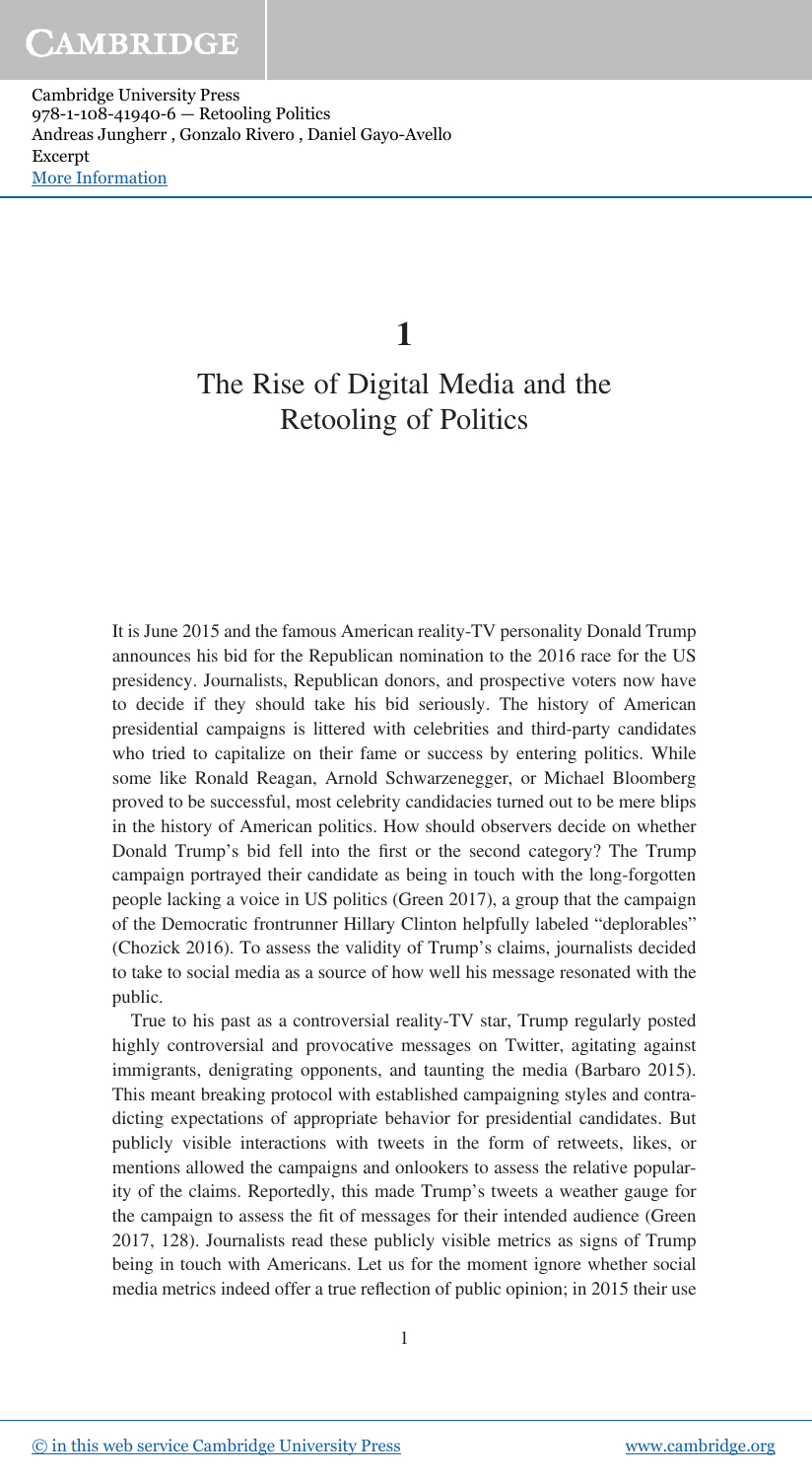2 The Rise of Digital Media and the Retooling of Politics

as such helped transform a reality-TV personality into the Republican presidential candidate and ultimately into the US President.

\*\*\*\*\*

It is spring 2016, but in Britain politicos of all stripes are not enjoying the first sunny days on the sceptered isle. Instead, they are hard at work. On June 23, British voters are called to decide in a referendum on Britain's status in the EU. Loose coalitions across party lines work overtime trying to convince Britons of "Britain Stronger in Europe" or that they should "Vote Leave" (Shipman 2016). Although both campaigns were well funded, could rely on seasoned campaigners, and were aligned with powerful political parties and factions, they still faced a common challenge: How to contact voters? Established parties and other political organizations, such as labor unions and nongovernmental organizations (NGOs), spend years on building contact lists. They collect names and contact information of members, sympathizers, and people who get in touch with the organizations. These lists allow an organization to contact people directly at a later point, to mobilize them to vote, to protest, or to provide them with pertinent information on current events. In the past, the power of established parties and political organizations has in no small part rested on their being the only actors who were able to quickly reach a significant subset of the population (Bimber 2003). But how should an organization such as "Vote Leave," that was founded only a few months earlier, develop a list of people and establish how to contact them?

"Vote Leave" ended up using two different approaches. For one, the campaign went to where likeminded people already interacted: the Facebook pages of eurosceptics. By running targeted ads to people who had liked well-known eurosceptic Facebook pages, "Vote Leave" reached users sympathetic to their message and tried to have them register in the campaign's database. Facebook's ad manager tool even allowed the campaign to identify users who shared characteristics with users who had liked eurosceptic pages but had not liked these pages themselves, thereby allowing "Vote Leave" to move beyond the eurosceptic core (Shipman 2016, 416f.). In addition, on May 27, four weeks before the referendum, the "Vote Leave" campaign announced a prize of 50 million pounds to everyone who correctly predicted the winner of all 51 matches in the Euro 2016, an international soccer tournament held in France that summer. Participants were asked for their names and contact information. Some 120,000 people responded. The contact list of "Vote Leave" had just grown significantly at no cost to the campaign as the odds of winning this bet were tiny and nobody won the prize. The list was later put to use by the campaign in an intensive outreach blast over the last 24 hours of the campaign, when half a million text messages were sent reminding people to vote (Shipman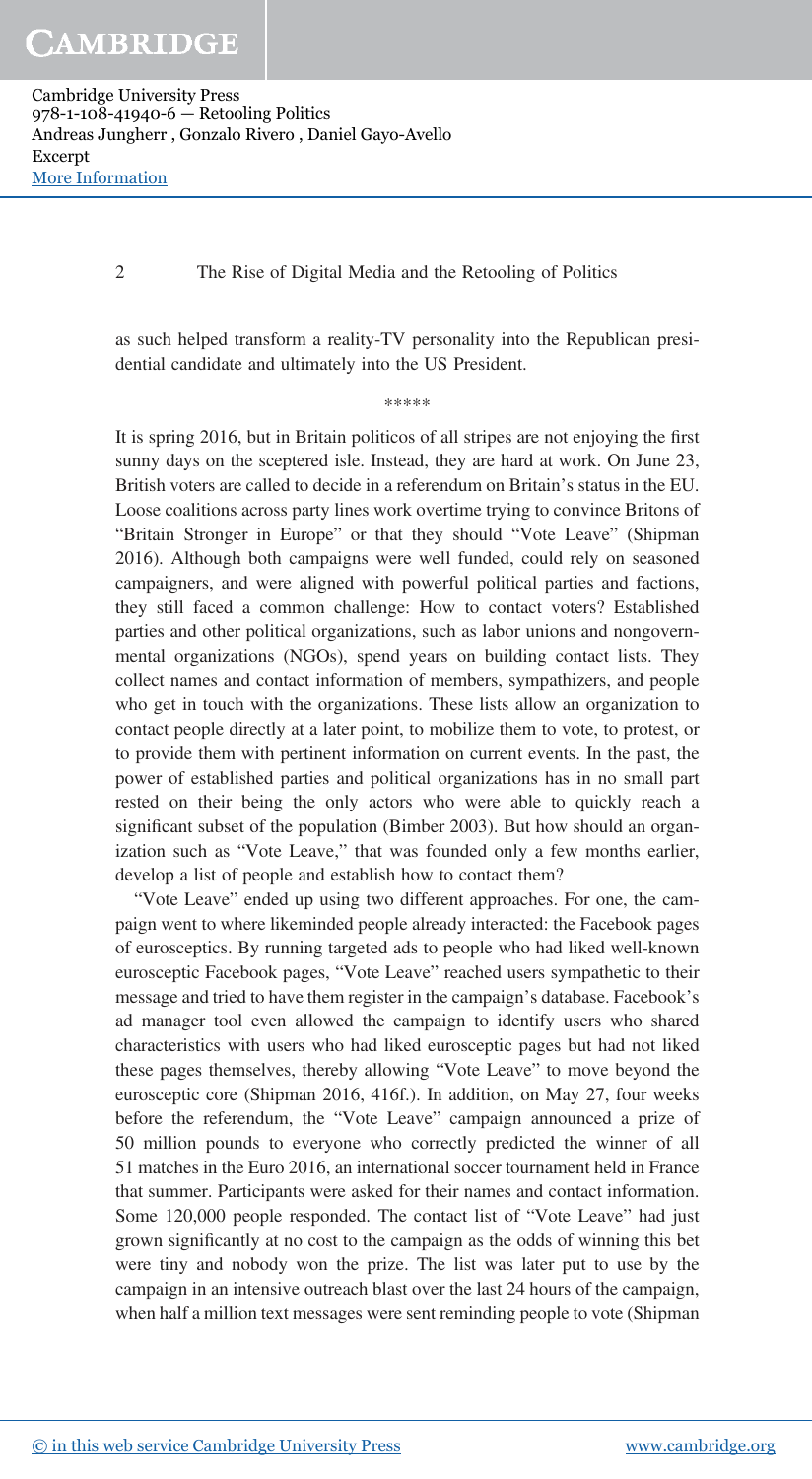The Rise of Digital Media and the Retooling of Politics 3

2016, 407; Cummings 2017). We can debate the question of how significant this effort was in face of 17.4 million votes in favor of Britain leaving the EU (Editorital Team 2016). But given that only 1.3 million fewer voters favored remaining in the Union, any small edge could have been decisive.

\*\*\*\*\*

We could have chosen similar examples from many other countries. The actors and causes may have been less prominent, but the challenges actors faced and the way they addressed them by using digital tools would have corresponded strikingly with these examples. All over the world, politicians, campaigns, NGOs, activists, and citizens are using digital tools in politics. They use them to pursue needs that are as old as politics: How do I get the media to pay attention to me and what I say? How do I get my message out? How do I get people mobilized when it counts? How do I coordinate my team in order to reach as many people as possible? How do I build an organization? How do I decide whom to contact and whom to ignore? All these needs have existed and have been met countless times well before the introduction of digital media. But digital media have changed the way political actors pursue such needs. Digital media have provided political actors with new tools and in turn changed the way some of politics is done: They have retooled politics and through this continue to shape the practice of democracy. This book is about these universal political needs of participants in politics, the way they are pursued by the use of digital media, and the way digital media are retooling the practice of politics in contemporary democracies.

We believe the available evidence does not point to a fundamental transformation of politics through digital technology. Instead, we believe digital media play an essential role in fulfilling a series of universal needs for political actors in the pursuit of their goals in democracies. Digital media change politics, but not necessarily in a fundamental way, overturning established power structures. Instead, change happens in democracies within established institutional frameworks. This first leads to changes in political practices, moving on to processes, and might even result in the emergence of new voices. Yet, as such changes are gradual and embedded in existing power structures and institutions, they will not transform politics fundamentally. They do, however, retool politics, as described in what follows.

Digital media have changed the character and business model of news organizations; many actors have turned into active participants in political communication spaces and are able to push content or commentary in information flows, while audiences have an increasingly active role in determining which stories and perspectives rise to prominence and travel widely. This has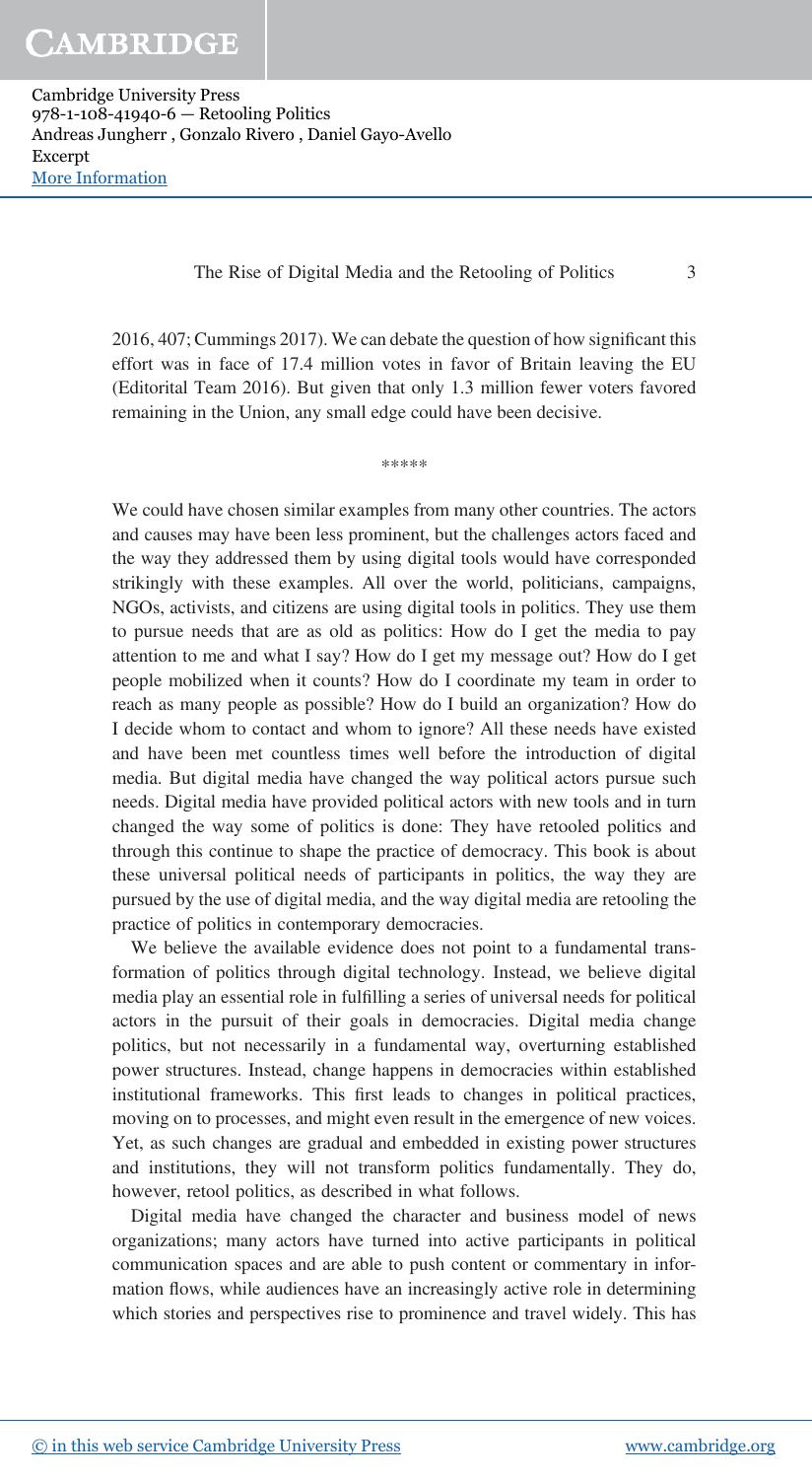4 The Rise of Digital Media and the Retooling of Politics

led to the erosion of power and authority of traditional media organizations, allowed for a much more active contestation of political facts, and contributes to the emergence of new voices in political discourse.

This process has changed the channels and routes through which political information reaches people. Political actors have to adapt to the new dynamics of information spaces by establishing new channels to reach people directly, develop relationships with new allies that allow them to reach people indirectly, and to adapt to new rhythms and communicative conventions in these environments. This results in the emergence of new intermediaries in public discourse who until now had no business or institutional dealings with politics, such as providers of digital platforms, while at the same time weakening the influence of traditional intermediaries, such as media companies.

The move into new communicative environments and use of new technologies has impacted the type and strength of effects political information has on recipients. Depending on your point of view, this might lead to a growing divide between politically interested and uninterested audiences, political polarization, or strong persuasive effects of information shared by friends online. Yet any discussion of effects has to remain conscious of the social and motivational embeddings of digital media that might weaken or offset any direct effects. Moreover, technological change in digital media makes establishing cumulative evidence over time difficult as different developmental stages of digital technology differ in likely effect patterns.

Digital tools have changed the way political actors coordinate supporters and collective action. Allowing people to coordinate quickly and at low cost has been seen as an important element in strengthening democratic movements in autocracies and vitalizing Western democracies in giving protest movements voice and presence in public discourse. While true, this optimistic view tends to emphasize the role of digital media in collective action, allowing the coordination of people already willing to participate. While important, this is only one element in collective action. Often the more difficult part is getting people to cooperate in the first place, and here digital media's contribution is limited.

Digital media have been also charged with deep impact on political organization. By taking over central functions of organizations in politics – such as the keeping of membership lists thus allowing for the coordination of collective action and the publication and dissemination of information – digital media are seen by some as making political organizations superfluous. Success stories of decentralized issue-driven protest movements, such as #MeToo or #Occupy, are often raised to illustrate the potential for politics without central organizations. Yet these accounts often skip over the short duration of these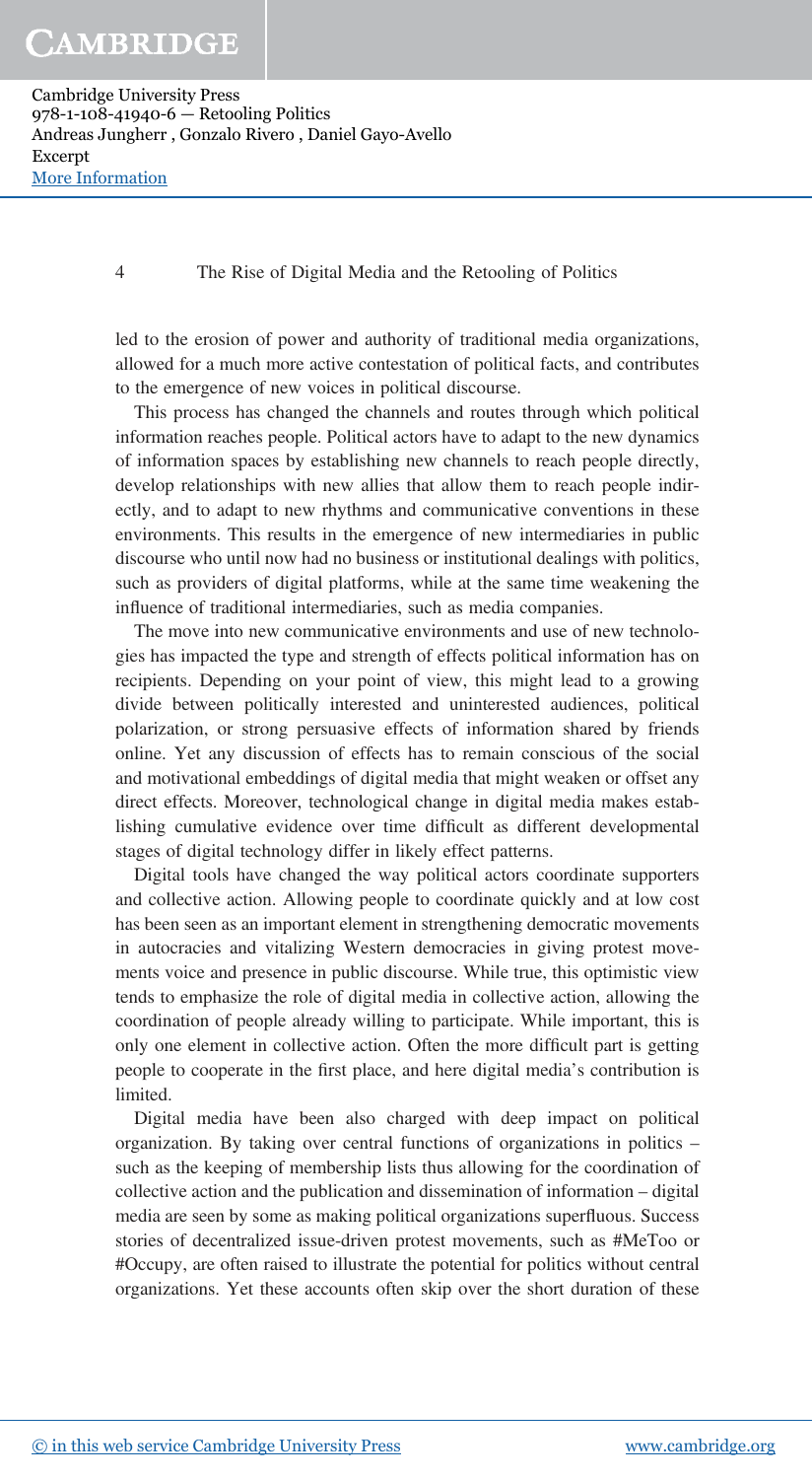The Rise of Digital Media and the Retooling of Politics 5

movements, their difficulty in exerting political change beyond an initial capturing of the public agenda, and the troubles that come with informal hierarchies. So, while digital media probably will not lead to the end of formal political organizations, they initiate adaptation processes with regard to funding, membership types, and networks of allied organizations and groups for traditional political organizations.

Finally, through new measurement opportunities and metrics, digital media have changed the way political actors are seeing the world. By increasing data storage and computing power and by collecting ever more data on people's interactions with digital tools and sensors, digital technology has significantly extended the data available to political actors, journalists, and the public. Correspondingly, the hopes and fears associated with data-driven practices in politics have skyrocketed. While some have hoped for an increasing role for data-driven practices, making politics more evidence-based and efficient, others point to the well-known dangers of management-by-metrics, losing sight of what actually matters in favor of what happens to be easy to measure. Yet others point to the dangers of rampant surveillance. While neither hopes nor fears are likely to materialize in full, this is an important area, shifting the way politicians, bureaucrats, journalists, and the public make sense of the world, thus highlighting the need to figure out which part of political reality tends to be emphasized or neglected by digital metrics.

This, in turn, has shaped the way contemporary democracy is practiced all over the world and has given rise to new expectations as to how and what democracy is supposed to deliver. While a radical deepening of democracy with regard to its reach in societal areas and breadth of participation is unlikely to materialize, the impact of digital media on democracies is clearly felt. This impact can be felt in the monitoring of politicians by individuals or institutions, the mediating or unmediating of the relationship between political elites and the public, the reshaping of relationships in the political representation of citizens through politicians and parties, and the fragility of political information environments. This impact is pervasive, albeit not necessarily transformative in changing fundamental characteristics in practiced democracy.

In light of the apparent role of digital media in getting Donald Trump elected, as well as their supposed role in shifting the British electorate toward Brexit and inciting democratic revolutions in autocracies, our claim of a nontransformative impact might feel like a callous provocation. Yet a closer look reveals that although the role of digital media in these events was highly visible and without a doubt instrumental, it was far from decisive in causing the outcome. But we have to be careful. Just because digital media might not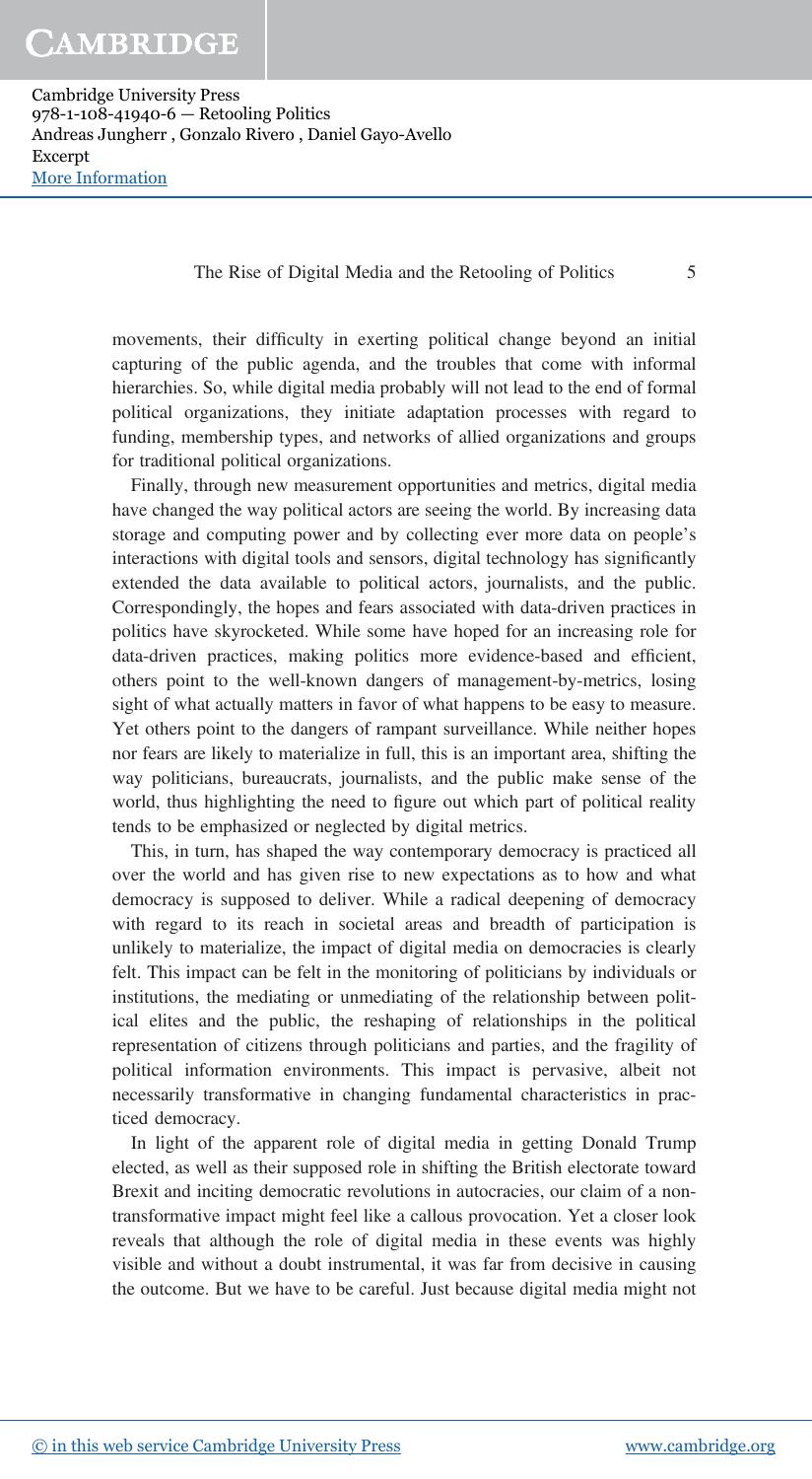6 The Rise of Digital Media and the Retooling of Politics

have shifted the balance of political power decisively does not mean they did not have an impact on politics.

To generally declare digital media to have transformed politics is highly simplistic and risks mistaking the presentation of politics for its substance. On the other hand, declaring that digital media have not touched politics at all means being willfully blind to weak or indirect effects of digital media on politics, such as, for example, changing the institutional and organizational foundations of public discourse or collective action. In fact, the practice of contemporary politics is deeply shaped by the use of digital media. They have retooled politics by providing political actors with new ways to pursue their political needs and changed how some of politics is done. Yet, in assessing the role of digital media, we have to take care not to over- or underestimate their impact. This might make for slightly less exciting reading than an inspirational tale of empowering change. It has the benefit, though, of providing an accurate account of the multifaceted and pervasive impact of digital media on politics.

## **1.1 What to Expect?**

We aim to provide a fresh perspective on the role of digital media in politics. We do so by taking a needs-oriented perspective. We start by asking what needs political actors share in the pursuit of political goals in democracies and how they have used digital media to help them. This allows us to examine the role of digital media in politics by focusing on the specific needs faced by political actors and organizations. This needs-oriented discussion allows us to identify areas in politics impacted by digital media and areas remaining more or less untouched. We thus transcend a false dichotomy between transformation and stasis and are able to identify effects in unexpected areas and in varying degrees of impact.

We mainly discuss democracies. While we also discuss the role of digital media in the transition from autocratic systems into democracies, we will touch on this fleetingly. In autocratic political systems, politics and communication have a lower impact and do not necessarily follow the same dynamics as in democracies. An additional challenge is that the literature on digital media in politics is very thin on cases from Africa, Asia, Latin America, Russia, and South America (for welcome exceptions see Oates 2013; Livingston and Walter-Drop 2014; F. L. Lee and Chan 2018; Nyabola 2018). This is deeply problematic as digital media are, of course, pervasively used in these regions, which offer different institutional and political settings from those in Western democracies. This makes them very interesting cases for the uses and effects of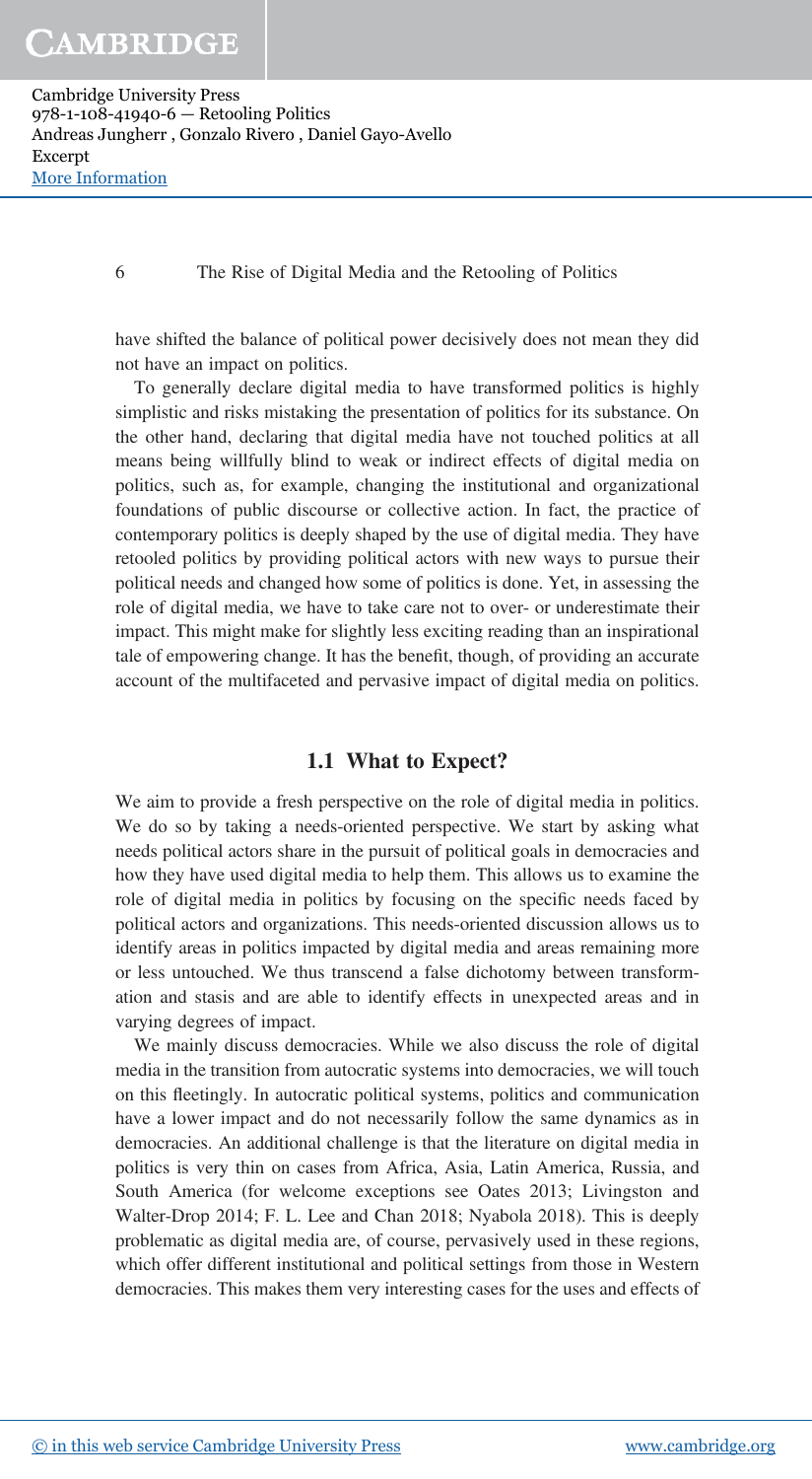1.2 Digital Media and the Needs of Political Actors 7

digital media under alternative institutional and cultural contexts. Given the underdeveloped state of the literature, this discussion will have to wait for the future.

We will rely heavily on cases and findings from the United States. This forces the question of what we can learn from US-based findings. The crux of the matter is that the United States is the democracy in which digital media have developed the furthest, are adopted most widely, and have shown the most obvious effects in politics. Consequently, it is also the country where digital media and their role in politics have been examined most closely. Accordingly, this makes the United States the environment for which we have the broadest collection of well-understood cases. Furthermore, for better or worse, US politics is followed closely internationally. This allows us to refer to cases that most readers of this book can be expected to be familiar with.

And yet the United States is also very different from any other democracy. For one, elections are a multi-million-dollar industry. This has led to the emergence of a rich ecosystem of consultancies willing and able to invest in the development of digital tools and services supporting candidates on any level of politics. Over the last twenty years political discourse in the country has degenerated into a veritable blood sport, with the two sides of the aisle pummeling each other mercilessly. This has led to a weakening of political institutions, rendering them highly vulnerable to challenges by digital media.

Any uncritical generalizations on the role of digital media in politics based on cases and findings from the United States is obviously deeply naive. Yet nor should we ignore what we can learn about the role of digital in politics from US-based studies. Instead, when we discuss US cases and findings we provide the respective context. This allows readers to draw their own conclusions and assess whether or not the cases and findings discussed here travel successfully to other contexts of interest.

## **1.2 Digital Media and the Needs of Political Actors**

When we use the term *digital media*, we combine a broad concept of media as found in sociology and communication research with a technology-centric perspective as found in computer and information science. We refer to institutions and infrastructures that produce and distribute information encoded in binary code. On the one hand, this anchors us with uses of a specific technology: the production, encoding, storing, distributing, decoding, and consumption of information in binary code. On the other hand, it allows us to broadly discuss institutions, organizations, and practices associated with the use of this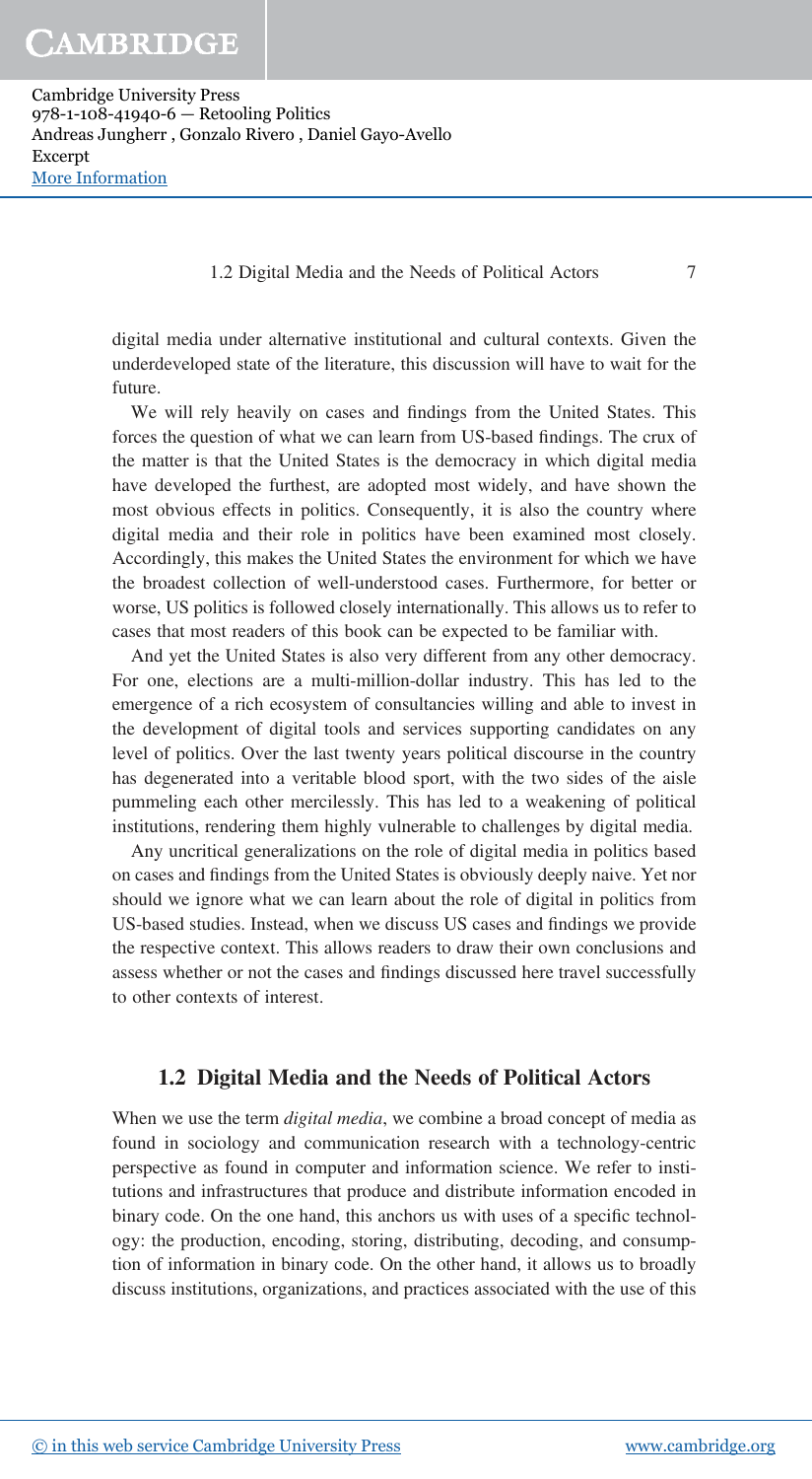8 The Rise of Digital Media and the Retooling of Politics

specific technology. Thus, in our discussion of the role of digital media in politics, we can address political uses of specific technologies, such as email for political organization and coordination or weblogs as hosts for politically relevant information. We can also address the institutional and organizational settings this technology is embedded in and respective changes – for example, the impact of the widespread use of online ads by sellers and buyers of goods on the newspaper industry, or the consequences of ad hoc issue-based mobilization on the political economy of political organizations.<sup>1</sup>

We also use the terms *digital tools* and *digital services*. By digital tools we mean specific instances of digital technology that, in principle, could be used in the pursuit of specific political needs or goals. This could be websites, email, or social networking sites. With digital services, we refer to processes that enable the embedding of digital tools in structural or organizational environments. Digital services thus allow for the strategic uses of digital tools by political actors. Providers of digital services can be political organizations themselves, for example by way of dedicated divisions, or third-party vendors specialized for political customers, or providers of general-purpose services, such as Facebook, Twitter, or Google. For example, in our terminology databases are a digital tool for political parties and candidates to store and access information on potential voters. The process of conceptualizing populations of interest, translating this into statistical models, identifying corresponding individuals in the database, and making their contact information available to local campaigners on the ground who can then knock on doors is an example of a digital service. This allows us to differentiate between digital technology and the institutional processes governing the actual use of the said technology in politics.

In order to characterize the political effects of digital media we have to differentiate between three elements of the political system: polity, policy, and politics (Heidenheimer 1986). *Polity* refers to the institutional and normative foundations of political systems. Here, the impact of digital media is indirect. If we find polity change associated with digital media – such as a very

<sup>1</sup> Our definition is a combination of definitions of *media* by Couldry (2012) and *digitality* by Boast (2017). Couldry defines media as "the institutional dimensions of communication, whether as infrastructure or content, production or circulation" (Couldry 2012, 2). In his history of digital technology, Boast emphasizes the nature of digital as encoding wide varieties of information in a uniform format: "what makes the digital, as we use it today, *digital* is that the combination of ons and offs, in very specific albeit complex ways, encodes information. Over the past 150 years these codes have encoded all types of information, including all of our media. Translating or encoding something, a mediation, into a code of ons and offs – this is digital, and this is the foundation of all digital technology" (Boast 2017, 10). Combining both perspectives allows us to account for the social and institutional embedding of digital media as well as the characteristics of digital technology and its role in encoding information.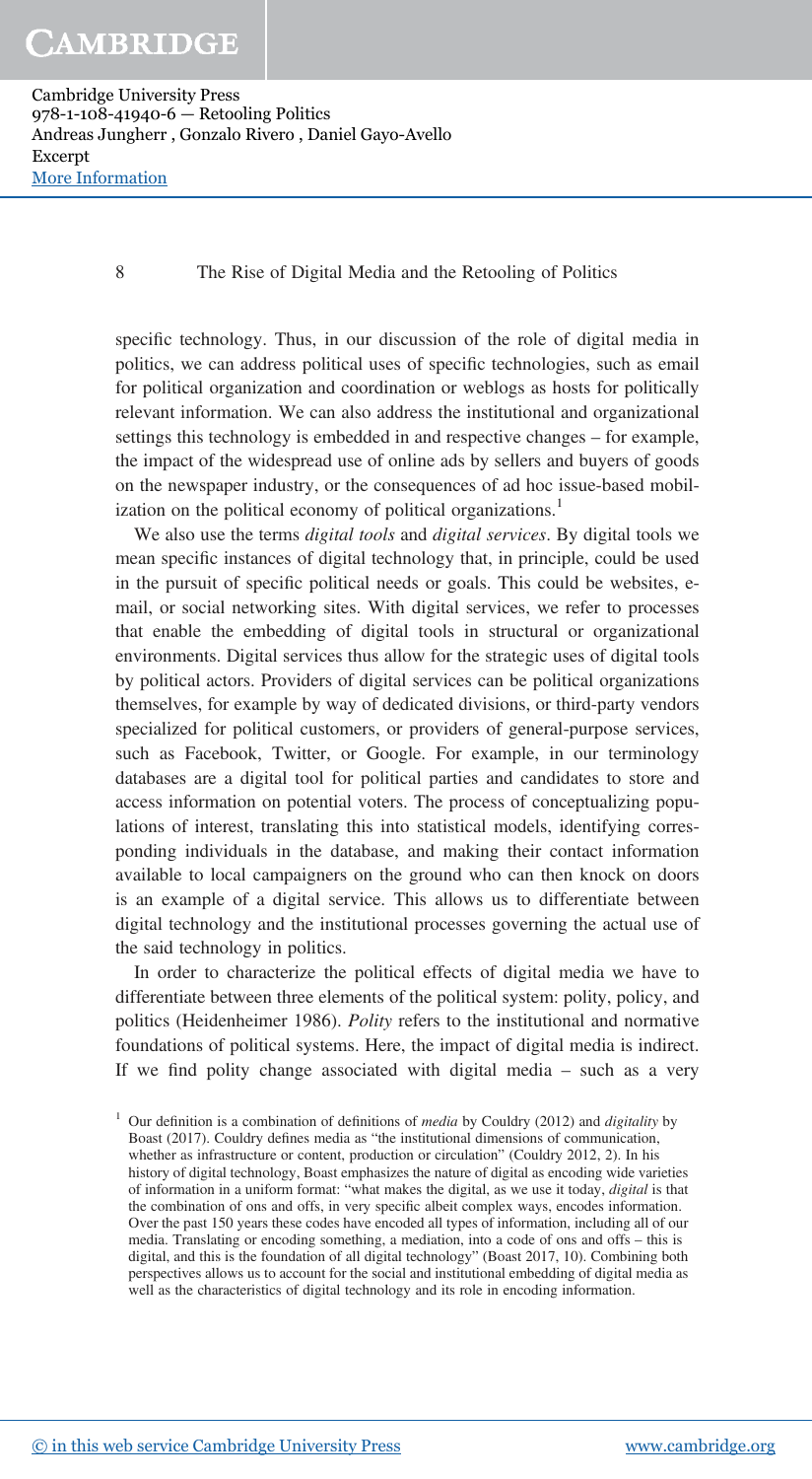1.2 Digital Media and the Needs of Political Actors 9

optimistic reading of the events around the Arab Spring – then it will be realized through politics and changes in the power dynamic between societal interests. *Policy* is the content of rules and decisions of institutions in societies that are collectively binding for each member of society. Here, the impact of digital media can be expected to be felt on the establishment of guidelines for institutions and state organizations on how to use digital media and rules and regulations concerning the public use and provision of digital technology and services. These changes are likely to be gradual and within an existing framework of institutional governance and regulation of technology and services. They are not the subject of this book. Finally, *politics* is the process in which societal interests compete in order to influence the content of policy or to gain representation in institutions of the state which develop, implement, or adjudicate the application of policy. In this competition the impact of digital media on politics should become visible most clearly.

In political competition for positions, influence, or policies actors and organizations have a series of needs:

- they need access to the flow of political information in mass media, online communication, and political talk;
- they need to reach people with their message either directly or indirectly through collaboration with other societal actors;
- they need to change minds in order to convince people of their position or to mobilize them into action;
- they need to coordinate others sharing the same interests or concerns into public expression or into collective action;
- they need to form and maintain organizations; and
- they need to collect data about the world and then interpret and assess that data.

In the pursuit of these needs, digital media provide communicative environments and the degree to which digital media structure communicative environments in politics and allow actors and organizations to systematically improve their relative position shows us the influence of digital media on politics.

## **Access to the Flow of Political Information**

Political information flows through societies like water flowing from a spring into a river, broadening into a delta before spilling into the sea. Information starts at the source by someone covering an event, leaking a story, launching a press release, etc. Most of these initial information inputs evaporate quickly as they fail to attract amplification, whether through prolonged talk or through